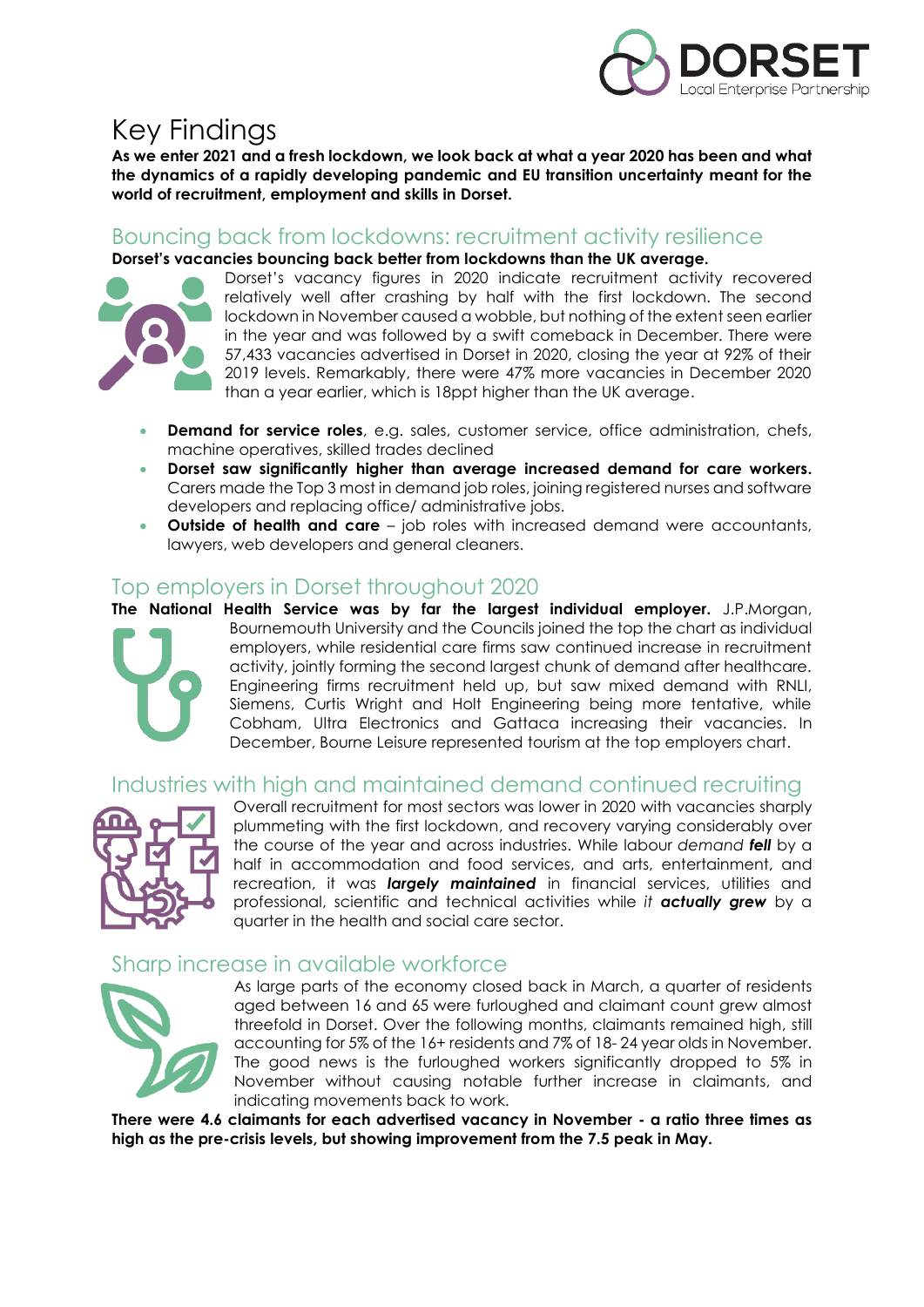### Employed? Unemployed? Furloughed? Support measures and homeworking changing the trajectory of the recession



While restrictions disrupted the market as seen with furlough and claimant counts, the devastating effects on unemployment feared earlier in the pandemic have thus far been avoided. Unemployment remained lower in Dorset over the first half of 2020 and unlike previous recessions, with many jobs and businesses protected by the support schemes, this time around, vacancies have bounced back relatively quickly, allowing some cautious optimism.

Another mitigating factor is homeworking, which saw a steep rise in April 2020 when almost half of employees were working from home and very few have returned to the office since. Amongst concerns on homeworker's health and happiness, homeworking is here to stay.

### EU workers going home?



Looking at employment by nationality in the UK in September 2020 compared to an year earlier, there were actually .5% more British workers in employment, but significant proportion European workers (16.5%) have disappeared from employment. Most notably, there were almost a quarter fewer employed from A8 and A2<sup>1</sup> EU countries. As there is no corresponding increase in unemployment for these groups, it is suggested they have relocated throughout the pandemic and the persistency of these trend are yet unknown.

**UK Brexit Transition Hub [gov.uk/transition](https://www.gov.uk/transition) - key source of guidance on the new rules, [Dorset](https://www.dorsetlep.co.uk/transition-period)  [Gateway](https://www.dorsetlep.co.uk/transition-period) - the best place for local businesses and citizens to start.**

### A skills mismatch between vacancies and those looking for work

**As the pandemic hit sectors of the economy differently, low-skilled workers and young** 



**people are disproportionately affected** with almost half of the 18-24-year olds working in Dorset employed in distribution, hotels and restaurants. While there are sectors with vacancies, skills mismatch could slow movement across and cause unemployment lagging for longer, while skills gaps remain a challenge for employers. Historically, Dorset has adjusted relatively quickly to shocks, securing jobs and maintaining low unemployment, but it would be critical that people gain new skills to support the recovery and avoid longterm unemployment scarring.

**Youth Offer [guidance](https://www.gov.uk/guidance/help-to-find-work-for-universal-credit-claimants-aged-18-to-24) has been published in support of claimants aged 18 – 24**. T[he Learning and Work Institute's Youth Commission Report](https://learningandwork.org.uk/what-we-do/social-justice-inclusion/youth-commission/) - Unleashing Talent: Levelling up [opportunity for young people](https://learningandwork.org.uk/what-we-do/social-justice-inclusion/youth-commission/) is calling for a 10 year strategy for 16-24 year olds education.

### Providing intelligence, leadership and support

**It is Dorset LEP's key priority to provide quality labour market intelligence, signpost people to available opportunities, invest in local educational providers and lead on career development at schools and colleges, and support local residents in gaining new skills.** 



A list of measures announced with the recent Spending review are included in this report. Among the 'Plan for Jobs' initiatives aiming to help people reskill and secure a better future, the new **['An Hour to Skill'](https://www.techuk.org/resource/an-hour-to-skill-campaign-launched-by-government-and-supported-by-business-to-boost-job-prospects.html#:~:text=)** campaign, , urges people to set aside an hour a week for online learning. Taking a free course from **The Skills Toolkit** can set them apart in a competitive job market.

The local [Labour Market and Skills Research produced by Dorset LEP](https://www.dorsetlep.co.uk/labour-market-and-skills-research) provides latest skills developments and trends within Dorset's key industries and allows residents, employers and educators to make informed decisions.

 $\overline{a}$ 

<sup>1</sup> A8 - Czech Republic, Estonia, Hungary, Latvia, Lithuania, Poland, Slovak Republic and Slovenia; A2 – Bulgaria and Romania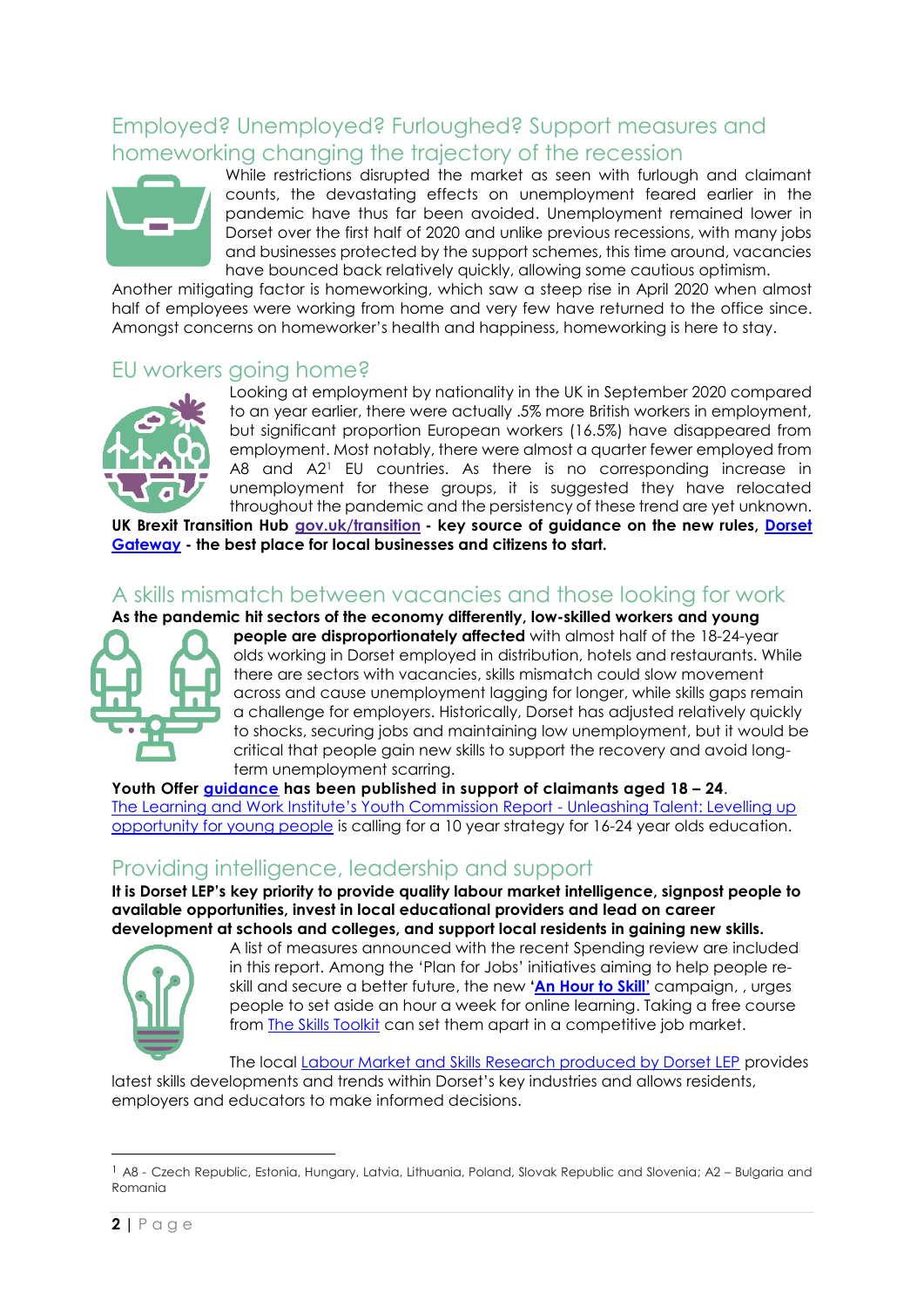# Labour Market Insights – Dorset 2020

Dorset Local Enterprise Partnership January 2021

## **Contents**

This report offers reflections on key labour market statistics available in the monthly dashboard from [December 2020](https://www.dorsetlep.co.uk/dorset-labour-market-insights-december-2020) and also provides some wider labour market trends and analysis.

It should be read in conjunction with the **[Understanding LMI during COVID-19](https://eur02.safelinks.protection.outlook.com/?url=https%3A%2F%2Fwww.dorsetlep.co.uk%2Fuserfiles%2Ffiles%2FUnderstanding%2520LMI%2520during%2520COVID-19.pdf&data=02%7C01%7Cctracy%40bournemouth.ac.uk%7Cdefe61a295fc4cb828dd08d85fc7fe16%7Cede29655d09742e4bbb5f38d427fbfb8%7C0%7C0%7C637364659850167379&sdata=nm4umYnm5PXzBZIzsxnqWSwtMPJDQmueH8VYfYTTgHw%3D&reserved=0)** guidance on interpreting these statistics.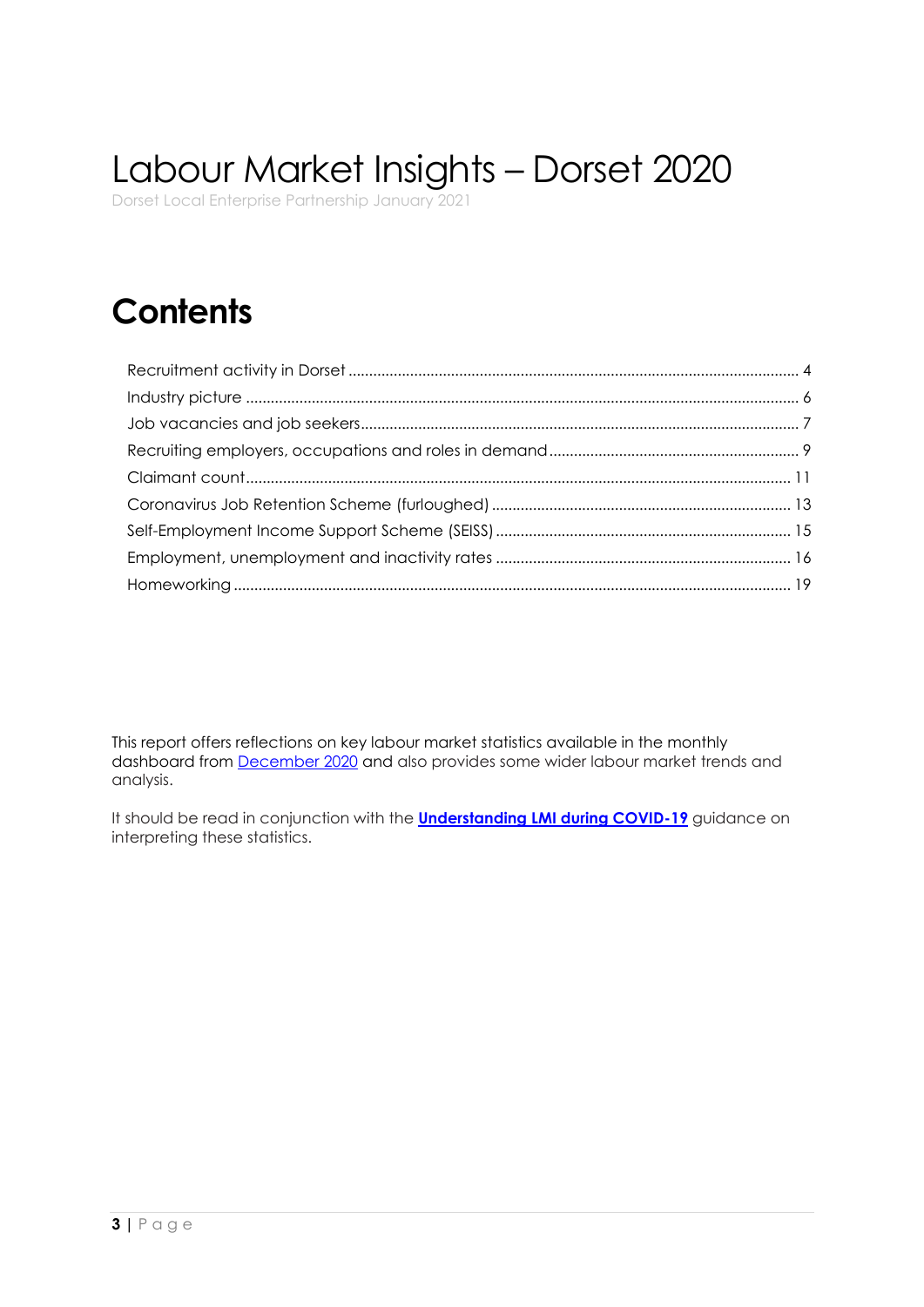

### <span id="page-3-0"></span>Recruitment activity in Dorset

*Within the dynamics of developing pandemic, increasing case rates in Dorset<sup>2</sup> and EU transition uncertainty, the employer recruitment activity in the county showed resilience in 2020, which is a cause of some much-needed optimism.*

Upon reflection, 2020 was an extremely turbulent year, where:

- Large parts of the economy were intentionally closed throughout the bulk of the year in order to restrict the spread of Coronavirus.
- **There were two national lockdowns** (23 March 6 May and 5 November 2 December) and various degrees of regional restrictions in between.
- **Industries relying on direct contact with large employee base in Dorset**, such as Accommodation and Food Services, Arts and Entertainment, Wholesale & Retail, Construction and Education, were unable to operate and hardest hit.
- As more people in Dorset are self-employed or engaged in these industries, **large number of jobs were supported** by the governmental coronavirus support schemes.

Despite this bleak context:

 $\overline{a}$ 

 **Dorset's vacancy figures indicate labour demand recovered well over the course of the few months after crashing by half with the first lockdown in 2020. In September and October the labour demand eventually exceeded its 2019 levels and while the second lockdown caused a wobble in November, it was nothing of the extend seen earlier in the year and was followed by a remarkable comeback in December.** 



#### Vacancies (Monthly) 2020 v 2019

**Source:** [Dorset Labour Market Insights Dashboard December 2020](https://www.dorsetlep.co.uk/dorset-labour-market-insights-december-2020)

<sup>2</sup> While Dorset generally maintained lower case rates than other regions throughout the year, the latest [Public Health Dorset](https://www.publichealthdorset.org.uk/your-health/protecting-your-health/latest-updates-on-covid-19-in-dorset.aspx) figures show the exponential growth in the BCP area far exceeding the South West average.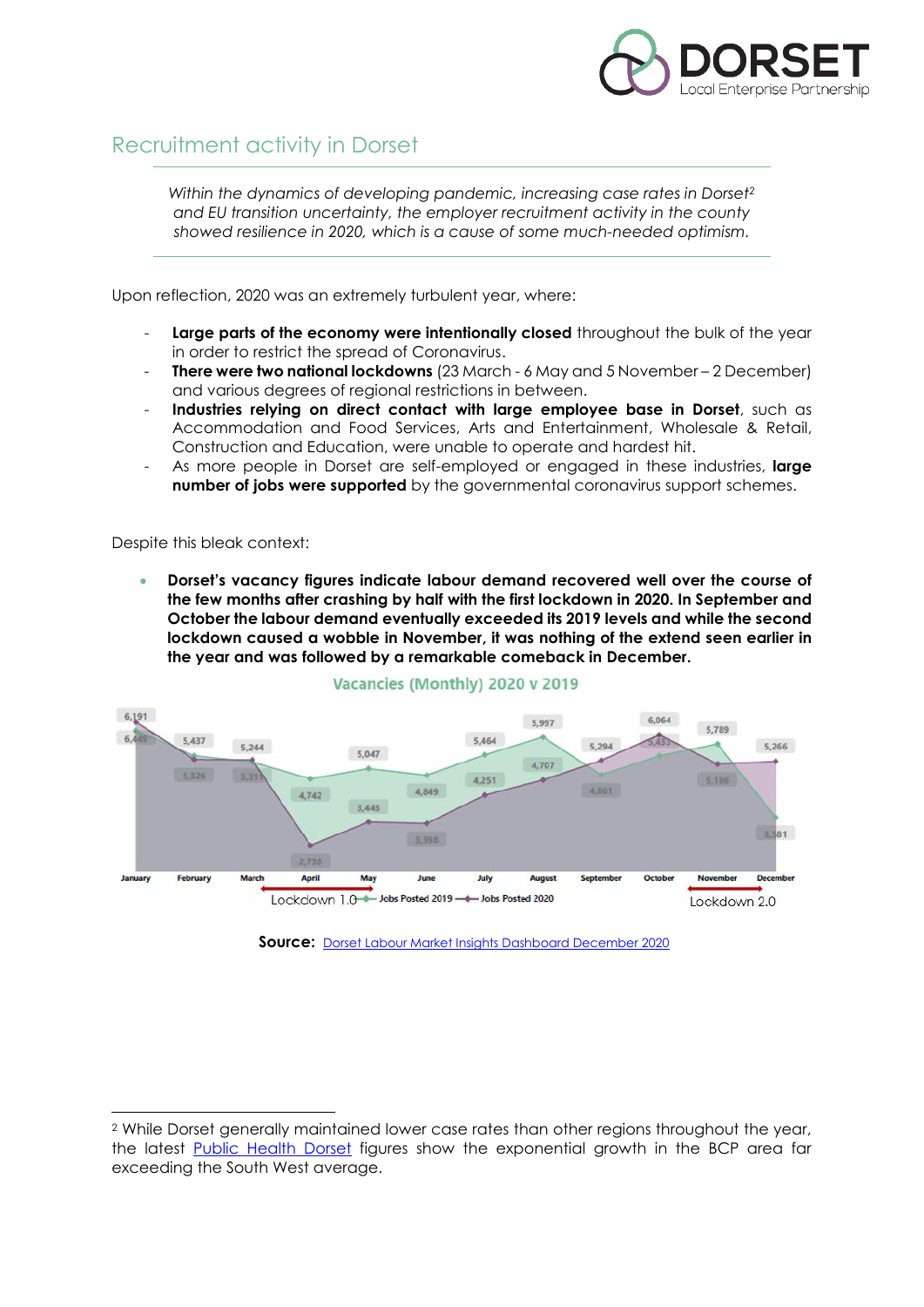**In December, the overall number of vacancies advertised in Dorset was 5,266, growing 2% on the previous month, and surprisingly 47% higher than past year's levels.** 

**Vacancies - Dorset** December 2020

5,266

**December 2020 v 2019**  $47%$ 

 **There were 57,433 vacancies advertised in Dorset in 2020, closing the year at 92% of their 2019 levels.** 



**Source:** [Dorset Labour Market Insights Dashboard December 2020](https://www.dorsetlep.co.uk/dorset-labour-market-insights-december-2020)

#### **Dorset's vacancies performing better in bouncing back from lockdowns than the UK**

Looking at the UK average, Dorset's labour market is performing better after the first lockdown. It is 12% down since 23 March, compared to the UK average of 15% down and in December alone it was 47% higher than December 2019 whereas in UK it was 29% higher3.

#### **Trajectory of the recession is different this time around**

At the previous recession vacancies fell and did not pick up quickly leading to unemployment rates reaching over 8% between 2010 and 2014 (see section [Employment, unemployment and](#page-15-0)  [inactivity rates\)](#page-15-0). Both vacancies and unemployment recovered over some years before reaching a very tight market beween 2016 and 2019 also decribed as "near-full employment" in Dorset.

This time around, with many jobs and businesses protected by the governmental support, the extreme rise in unemployment feared earlier in the pandemic has thus far been avoided and we have also seen relatively quick recovery of vacancies, which provide some cautious optimism.

### **Temporary jobs on the rise suggesting employer cautiousness**

The number of temporary jobs has risen more than nationally by almost a third in 2020 reaching 16% of all jobs advertised in Dorset, which is 5ppts higher than the previous year (with reference figures for UK 15% and 3ppts).

<sup>3</sup>Comparison using the same source of labour market intelligence - Burning Glass Technologies: Labour Insight. 2020 accessed under Dorset LEP license.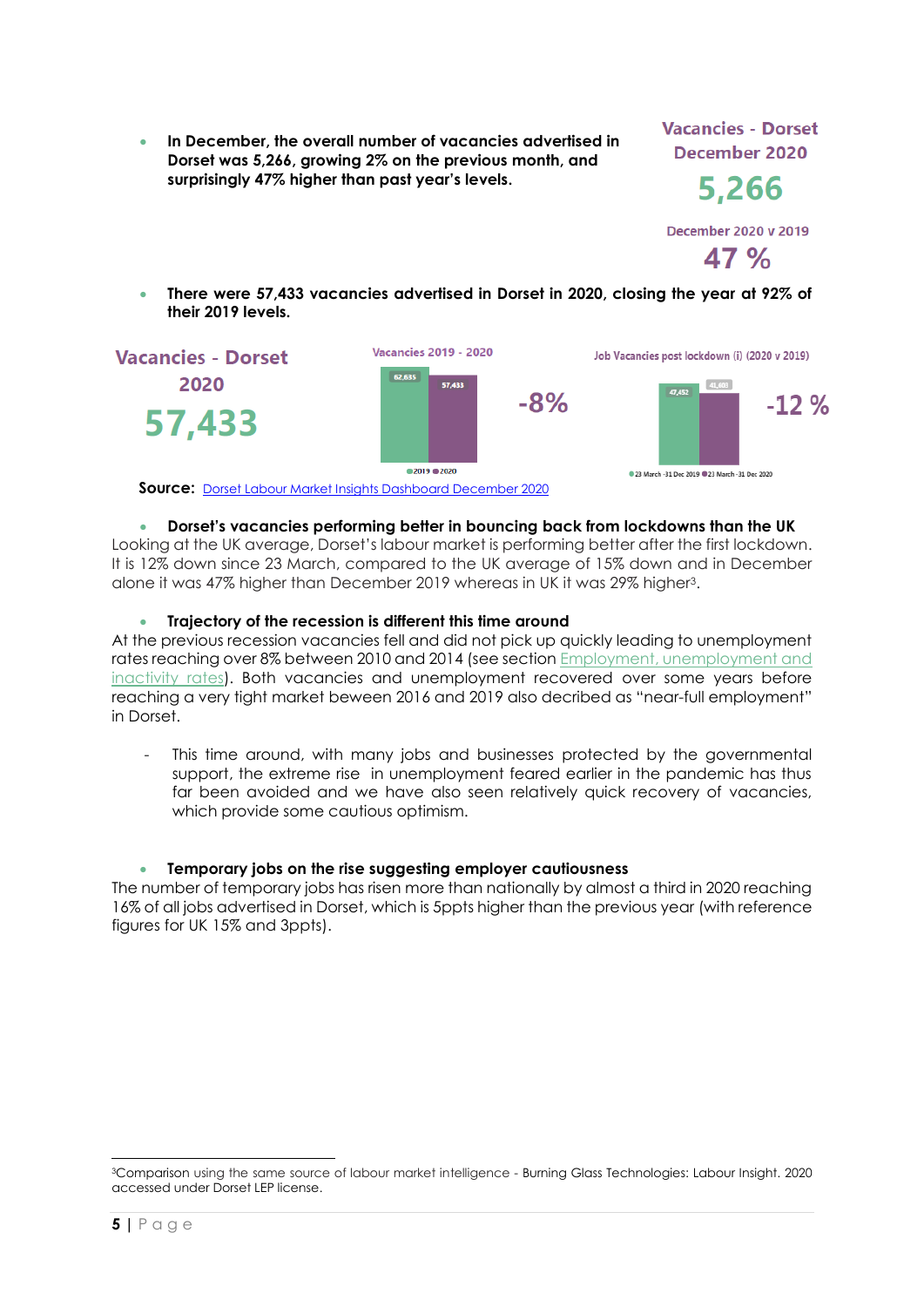### <span id="page-5-0"></span>Industry picture

*Overall recruitment for most sectors was lower in 2020, but demand varied considerably over the course of the year and across industries. Recruitment activity sharply decreased across all sectors with the first lockdown and started to recover in the following months. Labour demand fell by a half in accommodation and food services, arts and entertainment, but it was largely maintained in financial services, utilities and professional, scientific and technical activities and actually grew by a quarter in the health and social care sector.*



**. HUMAN HEALTH AND SOCIAL WORK ACTIVITIES** 

- **CAMBER AND MANUFACTURING**
- **EDUCATION**
- **O PROFESSIONAL SCIENTIFIC AND TECHNICAL ACTIVITIES**

. WHOLESALE AND RETAIL TRADE: REPAIR OF MOTOR V...

- **CACCOMMODATION AND FOOD SERVICE ACTIVITIES**
- **FINANCIAL AND INSURANCE ACTIVITIES**
- · PUBLIC ADMINISTRATION AND DEFENCE; COMPULSO...
- **ADMINISTRATIVE AND SUPPORT SERVICE ACTIVITIES**

CONSTRUCTION



The difference in the volume of vacancies advertised in 2020 by industry compared to 2019 is illustrated below.  $\overline{u}$ 



**Source:** [Dorset Labour Market Insights Dashboard December 2020](https://www.dorsetlep.co.uk/dorset-labour-market-insights-december-2020)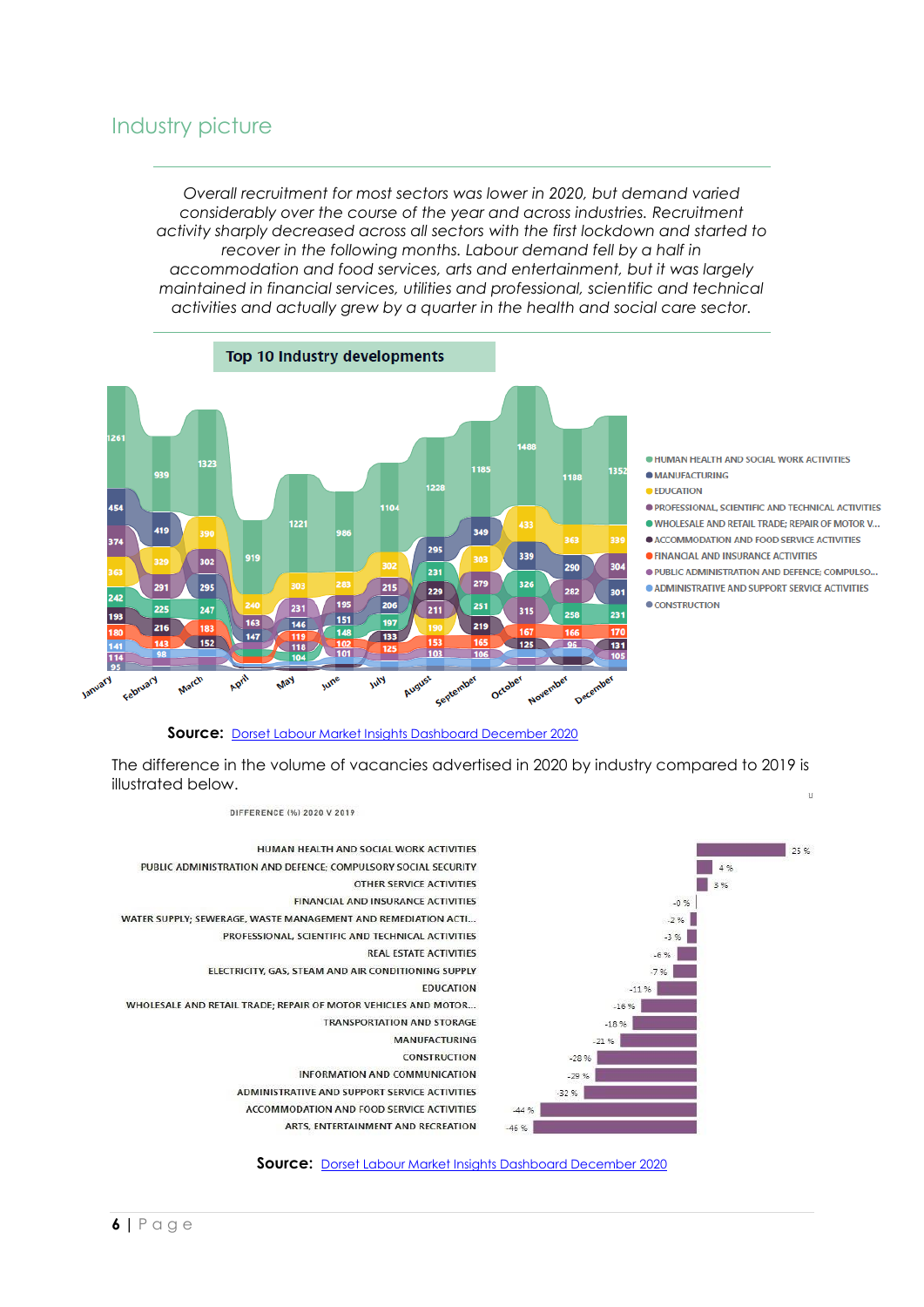Those industries directly involved with the drive to control and fight the pandemic – health and social care, public administration and defence and other service activities – have expanded their recruitment activity, with labour demand in healthcare growing by a quarter over the course of the year**.**



**At the other end of the spectrum,** vacancy levels in accommodation and food services, as well as arts, entertainment and recreation ended the year barely at 55% of their 2019 and (as shown in [Coronavirus Job Retention Scheme \(furloughed\)](#page-12-0) section) with around a quarter of their eligible workforce on furlough nationally in October**.**



There were also industries where recruitment levels were either only marginally lower or largely maintained in 2020. Among them are financial services, utilities and professional, scientific and technical activities, where activities were not as reliant on physical contact and they quickly adapted to new ways of virtual working and online operating models.

#### **Accommodation and food services** latest [statistics](https://www.ons.gov.uk/businessindustryandtrade/business/businessservices/bulletins/businessinsightsandimpactontheukeconomy/7january2021)

The latest statistics covering the period from 14 to 23 December 2020 make a grim read, indicating over three-quarters of accommodation and food services businesses experienced decrease in turnover and profits compared with normal expectations for this time of year. Half of businesses also reported had less than three months' cash reserves, compared with 30% across all industries and 28% had no/ low confidence that they would survive the next 3 months.

### <span id="page-6-0"></span>Job vacancies and job seekers

#### **Young people are hit disproportionately**

As the pandemic hit sectors of the economy differently, low-skilled workers and young people were affected disproportionately. The most affected industry sectors are offering entry routes to the employment market for large proportions of young people in Dorset. According to the latest [annual population survey results,](https://www.nomisweb.co.uk/datasets/apsnew) almost half (48%) of all 16-24-year olds working in Dorset are employed in Distribution, Hotels and Restaurants – those sectors most affected by the pandemic in terms of operations, number of vacancies, employment prospects and furlough numbers. Reference average proportions in the UK are 38%.

**In response, a Youth Offer [guidance](https://www.gov.uk/guidance/help-to-find-work-for-universal-credit-claimants-aged-18-to-24) has been published on help available for claimants aged 18 – 24** to find a job, work-related training or apprenticeship.

Numerous research pieces have also been released throughout the year calling for urgent action in alleviating the effects of the pandemic on young people and their futures.

Most recently, t[he Learning and Work Institute's Youth Commission Report \(Number 6\)](https://learningandwork.org.uk/what-we-do/social-justice-inclusion/youth-commission/) - [Unleashing Talent: Levelling up opportunity for young people](https://learningandwork.org.uk/what-we-do/social-justice-inclusion/youth-commission/) examines ways to improve education and employment opportunities for 16-24 year olds and calls for a 10 year strategy with the following recommendations:

- More young people to gain A level equivalent qualifications by age 25
- Reversing the decline in apprenticeships with 1 in 3 young people in apprenticeship
- Diversify HE routes Focus on growing Higher Technical routes and HE access at all ages. Widen access by introducing maintenance grants of around £3,000 per year
- Combine work and study through a new Youth Allowance in Universal Credit
- The reforms would cost an extra £4.6bn per year, focusing on investing more in technical education and employment opportunities. Before the pandemic, half of the £20bn spent each year on education and employment went on HE.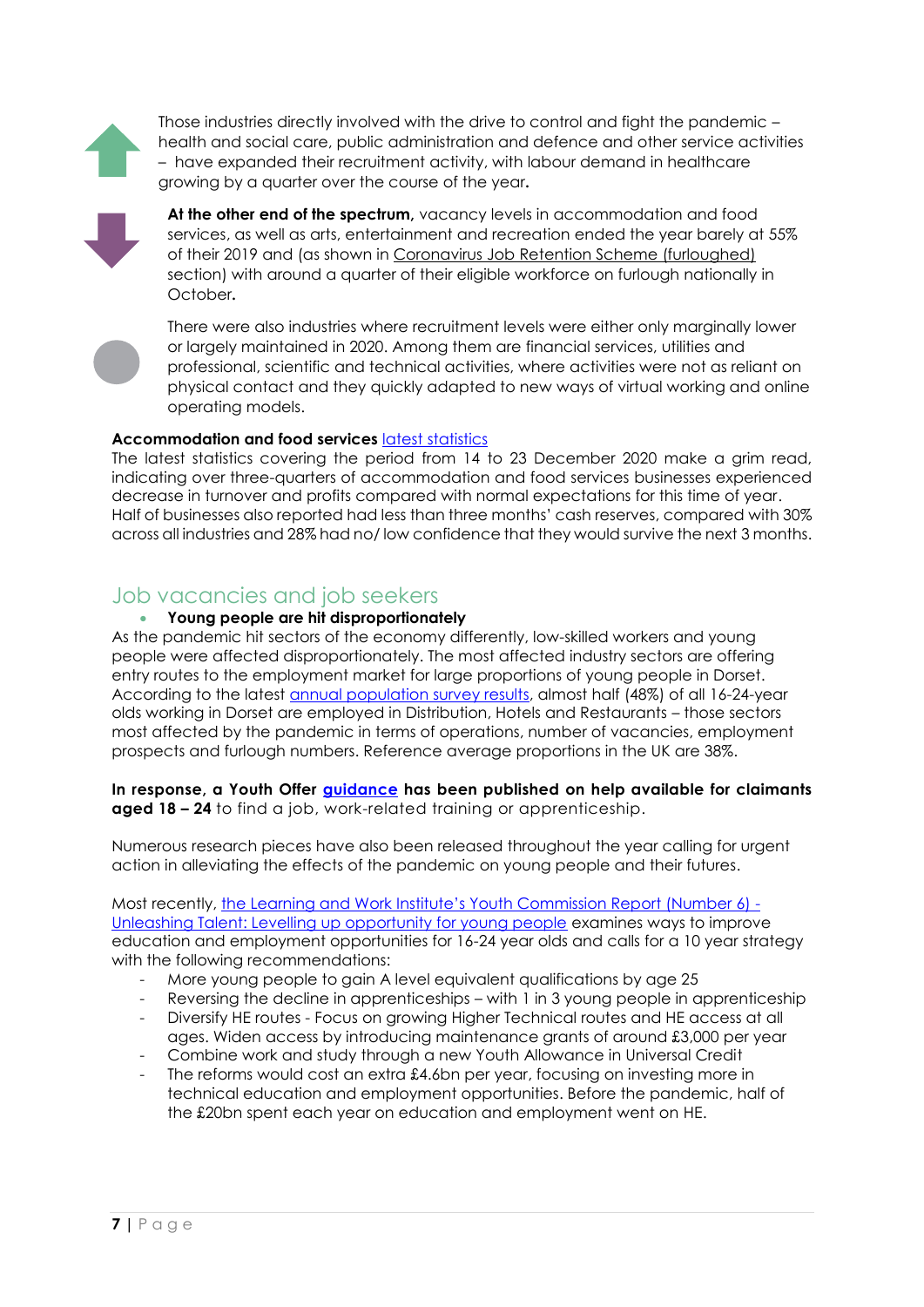#### **A skills mismatch between vacancies and those looking for work**

In its **[Monetary Policy Report](https://www.bankofengland.co.uk/monetary-policy-report/2020/november-2020)**, Bank of England indicated that with the pandemic affecting sectors of the economy differently, some labour would have to move between sectors. While there are sectors with vacancies, skills mismatch could slow movement across sectors and cause unemployment to lag for longer. Historically, Dorset has adjusted relatively quickly to shocks, maintaining low unemployment and the BofE notes that in normal times, around 9% of workers change jobs every year, but some workers will need to gain new skills and move sectors to avoid long term unemployment.

- **It is Dorset LEP's quality labour market intelligence, signpost people to available opportunities, invest in local educational providers and lead on career development at schools and colleges, and support local residents in gaining new skills.**
- The local [Labour Market and Skills Research produced by Dorset LEP](https://www.dorsetlep.co.uk/labour-market-and-skills-research) provides latest skills developments and trends within Dorset's key industries and allows residents, employers and educators to make informed decisions.
- An interesting source of information regarding job transitions is NESTA's **[experimental](https://data-viz.nesta.org.uk/career-causeways/index.html)  [labour market mapping tool](https://data-viz.nesta.org.uk/career-causeways/index.html)** that identifies roles at risk and suggests more secure roles with similar sets of tasks.

The recent [Spending Review](https://eur02.safelinks.protection.outlook.com/?url=https%3A%2F%2Fiib.cmail19.com%2Ft%2Fr-l-juiydyky-oyhhhhhhtj-t%2F&data=04%7C01%7Cmkoseva%40bournemouth.ac.uk%7Ca5c16646ab2c445a5d5c08d895d782c2%7Cede29655d09742e4bbb5f38d427fbfb8%7C0%7C0%7C637424100141163157%7CUnknown%7CTWFpbGZsb3d8eyJWIjoiMC4wLjAwMDAiLCJQIjoiV2luMzIiLCJBTiI6Ik1haWwiLCJXVCI6Mn0%3D%7C1000&sdata=IcG0iKYRGxWlFhXovs%2FLYqkX5st0Sjobx8wo%2FwLSGdU%3D&reserved=0) included notable announcements on Employment and Business, including:

- A new £4.6bn package to help people back to work.
- £2.6bn for Restart scheme to support those out of work for 12 months.
- £1.6bn for the Kickstart scheme to subsidise jobs for young people.
- £375m skills package, including £138m to provide Lifetime Skills Guarantee.
- New £4bn "levelling up" fund to finance local infrastructure projects.

The Chancellor has said his ["number one priority is to protect jobs and livelihoods"](https://eur02.safelinks.protection.outlook.com/?url=https%3A%2F%2Fiib.cmail19.com%2Ft%2Fr-l-juiydyky-oyhhhhhhtj-i%2F&data=04%7C01%7Cmkoseva%40bournemouth.ac.uk%7Ca5c16646ab2c445a5d5c08d895d782c2%7Cede29655d09742e4bbb5f38d427fbfb8%7C0%7C0%7C637424100141173105%7CUnknown%7CTWFpbGZsb3d8eyJWIjoiMC4wLjAwMDAiLCJQIjoiV2luMzIiLCJBTiI6Ik1haWwiLCJXVCI6Mn0%3D%7C1000&sdata=4H%2BZ2olp3htQrjWTh2yUN8wqQDTropyKQ0GqMgWQBmo%3D&reserved=0).

- [4,500 new Work Coaches](https://eur02.safelinks.protection.outlook.com/?url=https%3A%2F%2Fiib.cmail19.com%2Ft%2Fr-l-juiydyky-oyhhhhhhtj-d%2F&data=04%7C01%7Cmkoseva%40bournemouth.ac.uk%7Ca5c16646ab2c445a5d5c08d895d782c2%7Cede29655d09742e4bbb5f38d427fbfb8%7C0%7C0%7C637424100141173105%7CUnknown%7CTWFpbGZsb3d8eyJWIjoiMC4wLjAwMDAiLCJQIjoiV2luMzIiLCJBTiI6Ik1haWwiLCJXVCI6Mn0%3D%7C1000&sdata=A6zbHy%2FV2aPCD5ndTVBCZLLCI0fhYfpCch5RlefO15E%3D&reserved=0) are being recruited to join the frontline to help Britain build back better. These new recruits will join Jobcentres across the UK and fuel the nations ['Plan for Jobs'.](https://eur02.safelinks.protection.outlook.com/?url=https%3A%2F%2Fiib.cmail19.com%2Ft%2Fr-l-juiydyky-oyhhhhhhtj-h%2F&data=04%7C01%7Cmkoseva%40bournemouth.ac.uk%7Ca5c16646ab2c445a5d5c08d895d782c2%7Cede29655d09742e4bbb5f38d427fbfb8%7C0%7C0%7C637424100141173105%7CUnknown%7CTWFpbGZsb3d8eyJWIjoiMC4wLjAwMDAiLCJQIjoiV2luMzIiLCJBTiI6Ik1haWwiLCJXVCI6Mn0%3D%7C1000&sdata=UMgl2yWuhmSNbAJljmWVFw1wWNMCBfCasH2rVcnVWxg%3D&reserved=0)

Along with helping people improve their CV, interview chances and job search, Work Coaches also help arrange more structured support including:

- The [Kickstart scheme](https://eur02.safelinks.protection.outlook.com/?url=https%3A%2F%2Fiib.cmail19.com%2Ft%2Fr-l-juiydyky-oyhhhhhhtj-k%2F&data=04%7C01%7Cmkoseva%40bournemouth.ac.uk%7Ca5c16646ab2c445a5d5c08d895d782c2%7Cede29655d09742e4bbb5f38d427fbfb8%7C0%7C0%7C637424100141183063%7CUnknown%7CTWFpbGZsb3d8eyJWIjoiMC4wLjAwMDAiLCJQIjoiV2luMzIiLCJBTiI6Ik1haWwiLCJXVCI6Mn0%3D%7C1000&sdata=TQBfQoWNj5gABqIb45%2F%2FvkVW3z%2FvTaMXQf4vlBfwB30%3D&reserved=0) which puts young people receiving benefits first in line for new, high quality, six-month roles provided by employers from all sectors. The placements give them a wage for the duration and the chance to build their experience and professional networks.
- The  $£238$  million JETS programme targeting those out of work for three months with a range of help from expert providers, including specialist advice on how people can move into growing sectors.
- Increased support for 40,000 jobseekers of all ages through the [Sector-based Work](https://eur02.safelinks.protection.outlook.com/?url=https%3A%2F%2Fiib.cmail19.com%2Ft%2Fr-l-juiydyky-oyhhhhhhtj-o%2F&data=04%7C01%7Cmkoseva%40bournemouth.ac.uk%7Ca5c16646ab2c445a5d5c08d895d782c2%7Cede29655d09742e4bbb5f38d427fbfb8%7C0%7C0%7C637424100141193019%7CUnknown%7CTWFpbGZsb3d8eyJWIjoiMC4wLjAwMDAiLCJQIjoiV2luMzIiLCJBTiI6Ik1haWwiLCJXVCI6Mn0%3D%7C1000&sdata=BIqXjrflo%2FaBi8xjxBK%2Fkojlj5XqJF8VUiK%2FL9yvXKQ%3D&reserved=0)  [Academy Programme,](https://eur02.safelinks.protection.outlook.com/?url=https%3A%2F%2Fiib.cmail19.com%2Ft%2Fr-l-juiydyky-oyhhhhhhtj-o%2F&data=04%7C01%7Cmkoseva%40bournemouth.ac.uk%7Ca5c16646ab2c445a5d5c08d895d782c2%7Cede29655d09742e4bbb5f38d427fbfb8%7C0%7C0%7C637424100141193019%7CUnknown%7CTWFpbGZsb3d8eyJWIjoiMC4wLjAwMDAiLCJQIjoiV2luMzIiLCJBTiI6Ik1haWwiLCJXVCI6Mn0%3D%7C1000&sdata=BIqXjrflo%2FaBi8xjxBK%2Fkojlj5XqJF8VUiK%2FL9yvXKQ%3D&reserved=0) which received a £17 million funding boost this summer and will help people learn new skills through a mixture of work experience and training.
- The newest among the 'Plan for Jobs' initiatives aiming to shrink the skills gaps and allow people to re-skill and secure a better future, **['An Hour to Skill'](https://www.techuk.org/resource/an-hour-to-skill-campaign-launched-by-government-and-supported-by-business-to-boost-job-prospects.html#:~:text=)** campaign, urges people to set aside an hour a week for online learning. Taking a free course from [The](https://theskillstoolkit.campaign.gov.uk/)  [Skills Toolkit](https://theskillstoolkit.campaign.gov.uk/) can set them apart in a competitive job market. [Recent research](https://demos.co.uk/press-release/new-study-reveals-online-learning-boosts-average-uk-annual-pay-by-3640/) shows that 1 in 3 people have used online learning to help them get a better job, and that on average it can boost annual pay by £3,640.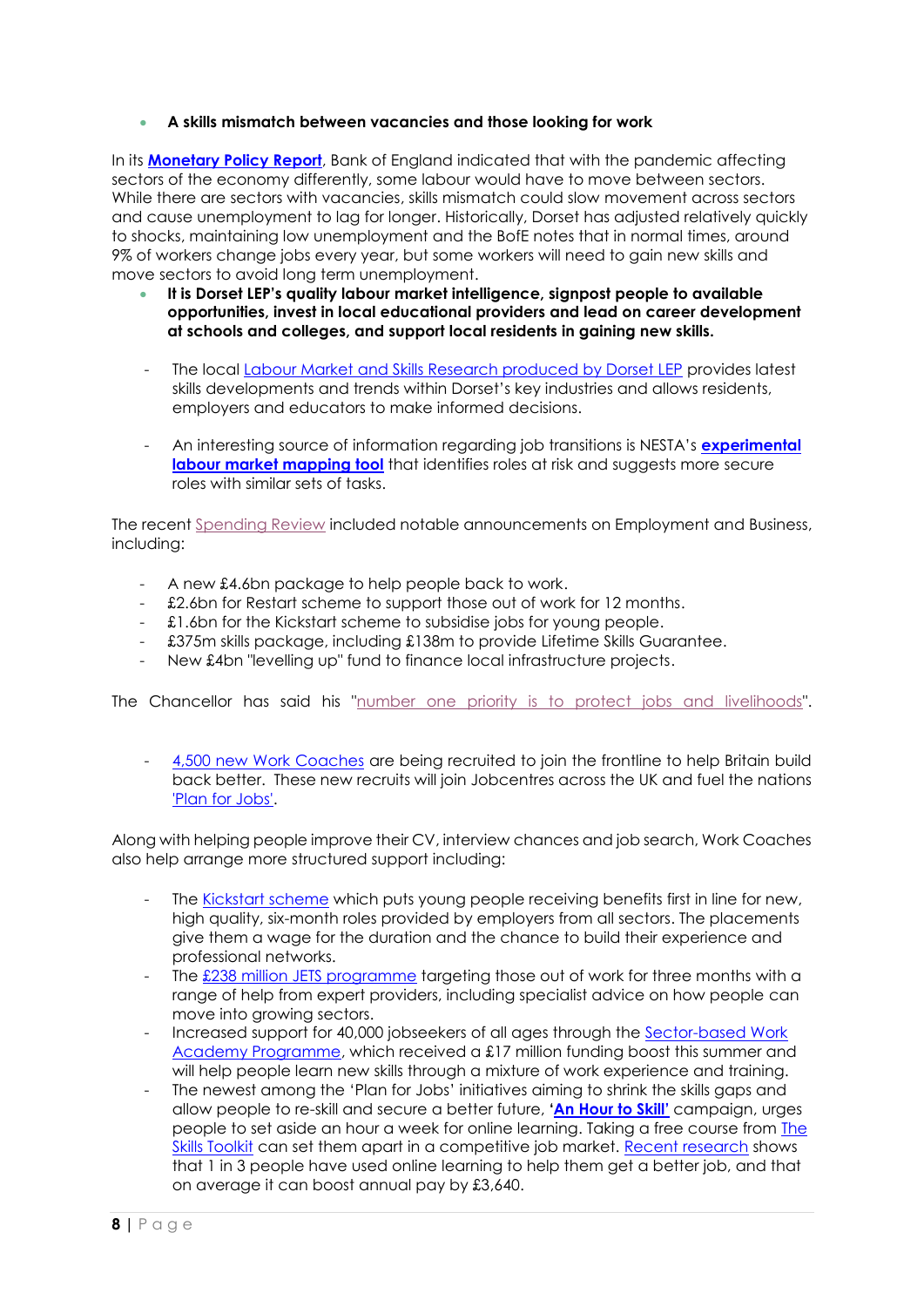### <span id="page-8-0"></span>Recruiting employers, occupations and roles in demand

#### **Throughout 2020:**

- The National Health Service was by far the largest individual employer.
- J.P. Morgan, Bournemouth University and the Councils joined NHS at the top of the employer charts as individual employers.
- Various social and residential care employers continued active recruitment in a continued trend for Dorset forming the second largest chunk of the demand after NHS.
- Online vacancies for engineering and manufacturing saw a mixed picture. Although overall recruitment appears maintained over year, this was not true across the board with key companies such as RNLI, Siemens, Curtis Wright and Holt Engineering recruiting tentatively, while there was some increase amongst others such as Cobham, Ultra Electronics and Gattaca. We have also seen a rise in redundancies in manufacturing.
- **In December, Bourne Leisure represented tourism at the top of the employers chart for the first time since September.**



**Source:** Burning Glass Technologies: Labour Insight. 2020

#### **In December 2020 demand across all occupations was considerably stronger than December 2019 with caring, elementary, professional and managerial jobs rising by more than a half.**

| <b>SOC</b><br>Code | <b>Occupation</b>                                                           | <b>December</b><br>$2019$ Job<br><b>Postings</b> | <b>December</b><br>2020<br>Job<br><b>Postings</b> | <b>Difference</b><br><b>December</b> | 2019 Job<br><b>Postings</b> | 2020 Job<br><b>Postings</b> | <b>Difference</b><br>Year |
|--------------------|-----------------------------------------------------------------------------|--------------------------------------------------|---------------------------------------------------|--------------------------------------|-----------------------------|-----------------------------|---------------------------|
|                    | MANAGERS, DIRECTORS AND<br><b>SENIOR OFFICIALS</b>                          | 338                                              | 518                                               | 53%                                  | 5.163                       | 4,874                       | -6%                       |
| $\mathbf{2}$       | PROFESSIONAL OCCUPATIONS                                                    | 1,150                                            | 1,801                                             | 57%                                  | 18,498                      | 19,356                      | 5%                        |
| 3                  | <b>ASSOCIATE PROFESSIONAL</b><br><b>AND TECHNICAL</b><br><b>OCCUPATIONS</b> | 552                                              | 721                                               | 31%                                  | 9,838                       | 7,850                       | $-20\%$                   |
| 4                  | <b>ADMINISTRATIVE AND</b><br>SECRETARIAL OCCUPATIONS                        | 315                                              | 446                                               | 42%                                  | 5.194                       | 4,310                       | $-17\%$                   |
| 5                  | <b>SKILLED TRADES OCCUPATIONS</b>                                           | 238                                              | 272                                               | 14%                                  | 4,825                       | 3,608                       | $-25%$                    |
| 6                  | CARING, LEISURE AND OTHER<br>SERVICE OCCUPATIONS                            | 350                                              | 653                                               | 87%                                  | 6.014                       | 7.183                       | 19%                       |
| 7                  | SALES AND CUSTOMER<br>SERVICE OCCUPATIONS                                   | 320                                              | 412                                               | 29%                                  | 6.217                       | 4,604                       | $-26\%$                   |
| 8                  | PROCESS, PLANT AND<br><b>MACHINE OPERATIVES</b>                             | 139                                              | 147                                               | $6\%$                                | 2.671                       | 1.979                       | $-26\%$                   |
| 9                  | ELEMENTARY OCCUPATIONS                                                      | 174                                              | 288                                               | 66%<br>.                             | 4.092                       | 3.437                       | $-16\%$                   |

*Source: Burning Glass Technologies: Labour Insight. 2020*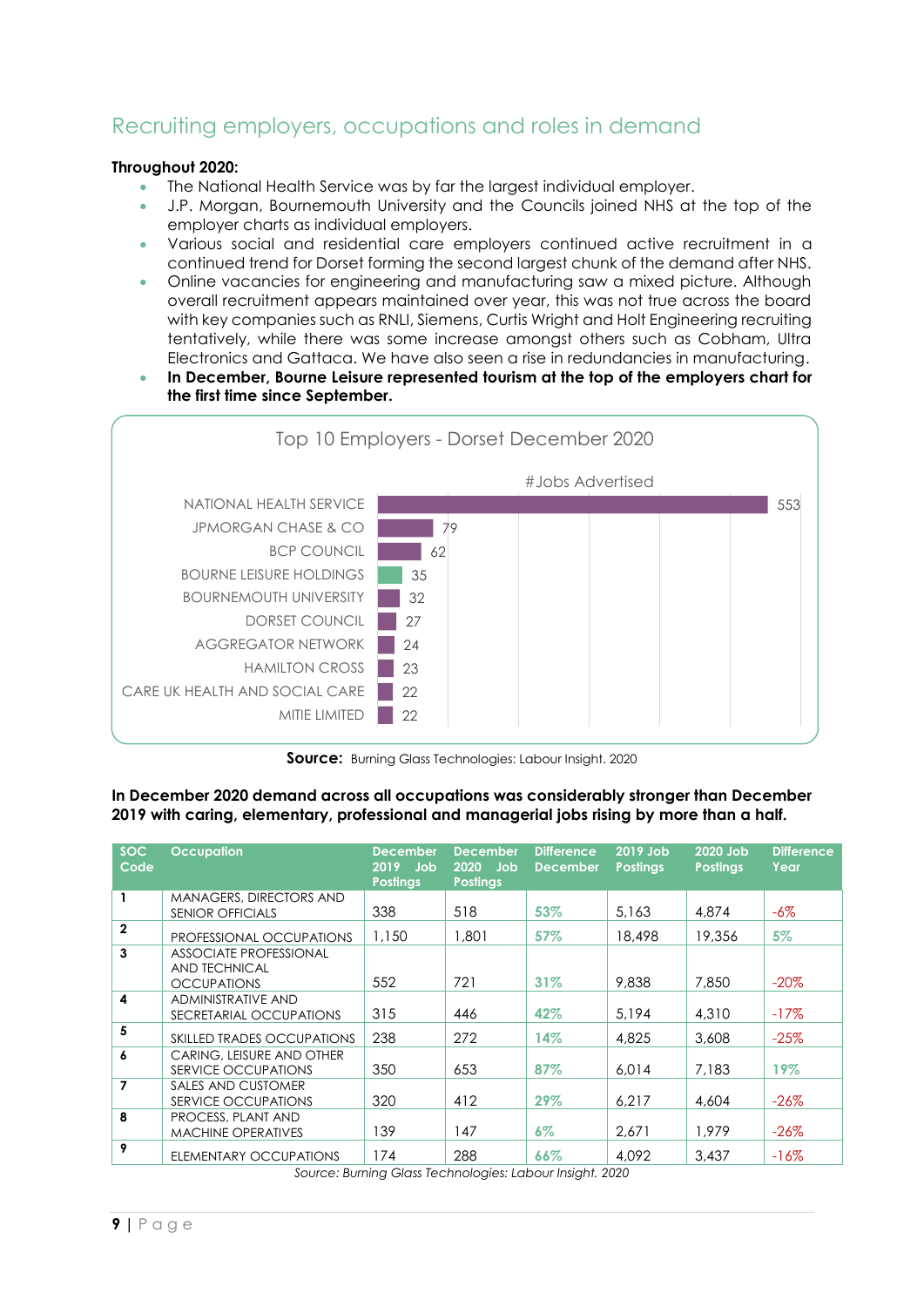The annual comparisons (shown in the far right column of the previous table) paint a somewhat bleaker picture, yet not as bad as initially feared:

 **Demand in 2020 decreased across all occupations, except for professional and caring roles.** Further analysis shows that reflecting the pandemic context, demand for caring roles and health professionals grew by a fifth this year -the latter accounting for the positive balance in professional occupations.

#### **The top 3 job roles most in demand Dorset**

- 
- 
- 

#### **UK-wide**

#### **2020 2019**

- 
- 
- 

#### **2020 2019**

- Registered General Nurse (RGN) Registered General Nurse (RGN)
- Caregiver / Personal Care Aide **Caregiver Caregiver Accord Caregiver** Caregiver Assistant
- Software Developer / Engineer **Software Developer / Engineer**

- Software Developer / Engineer **Conservative** Office / Administrative Assistant
- Registered General Nurse (RGN) Software Developer / Engineer
- Office / Administrative Assistant **Registered General Nurse (RGN)**



*Source: Burning Glass Technologies: Labour Insight. 2020*

- **Demand for service types of roles**, e.g. activities such as sales, customer service, office administration, chefs, machine operatives and skilled trades has declined with vacancies at 74% to 80% of their 2019 levels.
- **Dorset saw significantly higher than average increase in demand for care workers.**  Carers made the Top 3 most in demand job roles, joining registered nurses and software developers and replacing office/ administrative jobs.
- **Outside of health and care** job roles with increased demand were accountants, lawyers, web developers and general cleaners.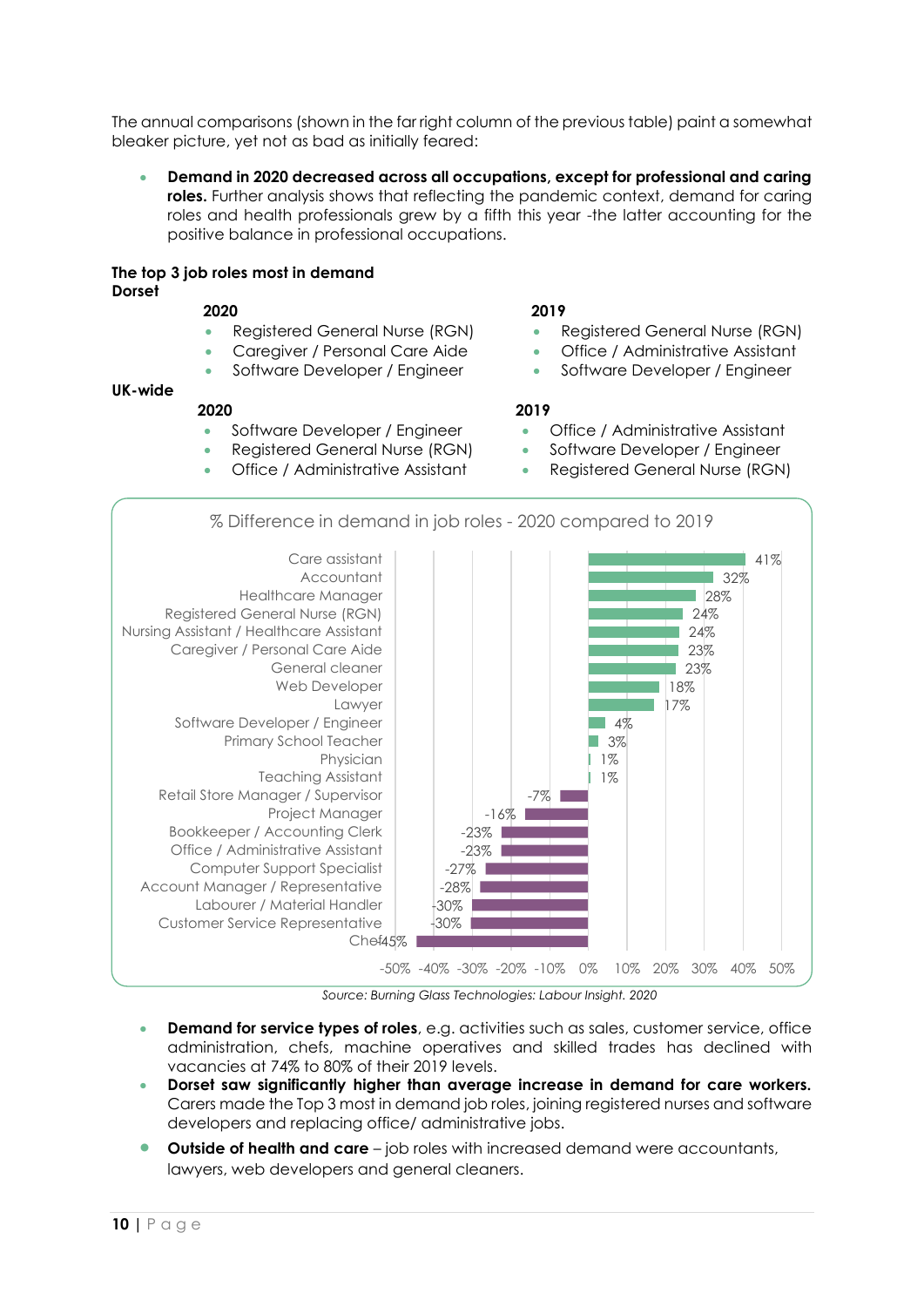### <span id="page-10-0"></span>Claimant count**<sup>4</sup>**

*The market is challenging for the jobseeker and particularly competitive for young people. The ratio of claimants per job vacancy in Dorset was in line with te UK average standing at 4.6 in November - three times as high as the beginning of 2020, but marking an improvement from the peak of 7.5 in May. Claimant counts spiked with the first lockdown and have since remained high, accounting for over 5% of residents aged between 16 and 65 and 7% of young people (18- 24 year olds) in November.*



**Source:** [Dorset Labour Market Insights Dashboard December 2020](https://www.dorsetlep.co.uk/dorset-labour-market-insights-december-2020)

| November 2020<br>November 2019<br>2.9%<br><b>UK</b><br>$6.3\%$ | Claimant Count (% of population aged 16-64) |                        |  |  |  |
|----------------------------------------------------------------|---------------------------------------------|------------------------|--|--|--|
|                                                                |                                             |                        |  |  |  |
|                                                                |                                             |                        |  |  |  |
|                                                                | 5.3%<br>$2.1\%$                             | <b>Dorset LEP area</b> |  |  |  |
| 4.3%<br><b>Dorset Council</b><br>$1.7\%$                       |                                             |                        |  |  |  |
| 2.5%<br><b>BCP Council</b><br>$6.2\%$                          |                                             |                        |  |  |  |

| Source: ONS |  |
|-------------|--|
|             |  |

 **It is a challenging market for the jobseeker, which peaked at 7.5 claimants per vacancy in May. With the recovery of recruitment in the following months, this ratio fell to 3.9 in October, before climbing up again to 4.6 with the second lockdown in November.** This is three times as high as the start of 2020, but marks an improvement from the peak in May.



<sup>4</sup> Claimant count remains a more immediate unemployment indicator, although does reflect changes in Universal Credit, which makes comparisons with previous years' unemployment benefits unreliable as described [here.](https://www.dorsetlep.co.uk/userfiles/files/Understanding%20LMI%20during%20COVID-19.pdf)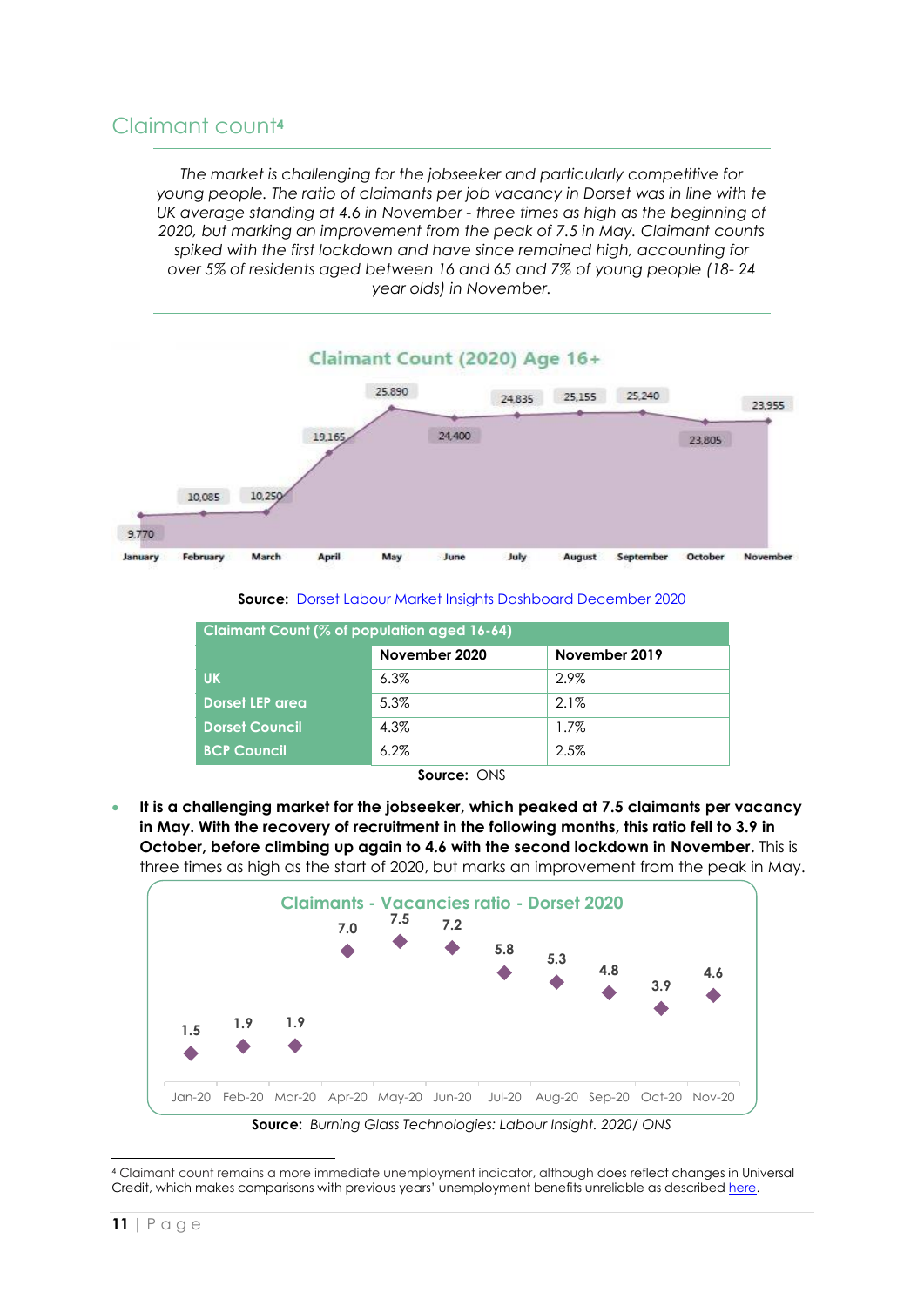**The proportion of young people claiming support has increased even more markedly and stands at 7.4%** of those aged between 18 and 24 and there have been numerous reports raising concerns on the long term scarring effects on young people.



**Source:** [Dorset Labour Market Insights Dashboard December 2020](https://www.dorsetlep.co.uk/dorset-labour-market-insights-december-2020)

| Claimant count 18-24 (% population aged 18-24) |             |            |               |         |  |
|------------------------------------------------|-------------|------------|---------------|---------|--|
|                                                | <b>DLEP</b> | <b>BCP</b> | <b>Dorset</b> | England |  |
| <b>January 2020</b>                            | 2.9%        | 2.8%       | 3.0%          | 3.9%    |  |
| <b>February 2020</b>                           | 3.0%        | 2.9%       | $3.2\%$       | $4.1\%$ |  |
| <b>March 2020</b>                              | 3.1%        | 3.0%       | 3.1%          | 4.2%    |  |
| <b>April 2020</b>                              | 5.4%        | 5.1%       | 5.9%          | $6.6\%$ |  |
| <b>May 2020</b>                                | $7.7\%$     | 7.4%       | 8.4%          | 8.8%    |  |
| <b>June 2020</b>                               | 7.9%        | 7.5%       | 8.5%          | 9.0%    |  |
| <b>July 2020</b>                               | 8.1%        | 7.7%       | 8.7%          | 9.3%    |  |
| <b>August 2020</b>                             | 7.9%        | 7.6%       | 8.4%          | 9.2%    |  |
| September 2020                                 | 8.0%        | 7.8%       | 8.3%          | 9.4%    |  |
| October 2020                                   | 7.6%        | 7.3%       | 8.0%          | 9.2%    |  |
| November 2020                                  | 7.4%        | 7.2%       | 7.8%          | 9.2%    |  |

#### *Source: ONS*

**Jobseekers Allowance<sup>5</sup>** levels remain relatively low as a proportion of the residents aged 16-64, however the numbers in November 2020 were three times as high in comparison to this period in 2019 (from 826 to 2598 claimants).

| Jobseekers Allowance (% population), |                           |                |  |  |  |
|--------------------------------------|---------------------------|----------------|--|--|--|
|                                      | November 2020             | Change on year |  |  |  |
| <b>England</b>                       | $0.8\%$                   | $+0.4$ ppt     |  |  |  |
| Dorset LEP area                      | 0.6%                      | $+0.4$ ppt     |  |  |  |
| <b>Dorset</b>                        | 0.5%                      | $+0.4$ ppt     |  |  |  |
| <b>BCP</b>                           | 0.7%                      | $+0.5$ ppt     |  |  |  |
|                                      | $S_1, S_2, S_3, S_4, S_5$ |                |  |  |  |

*Source: ONS*

<sup>5</sup> The JSA can be claimed as an in-work benefit and sits alongside the roll-out of Universal Credit.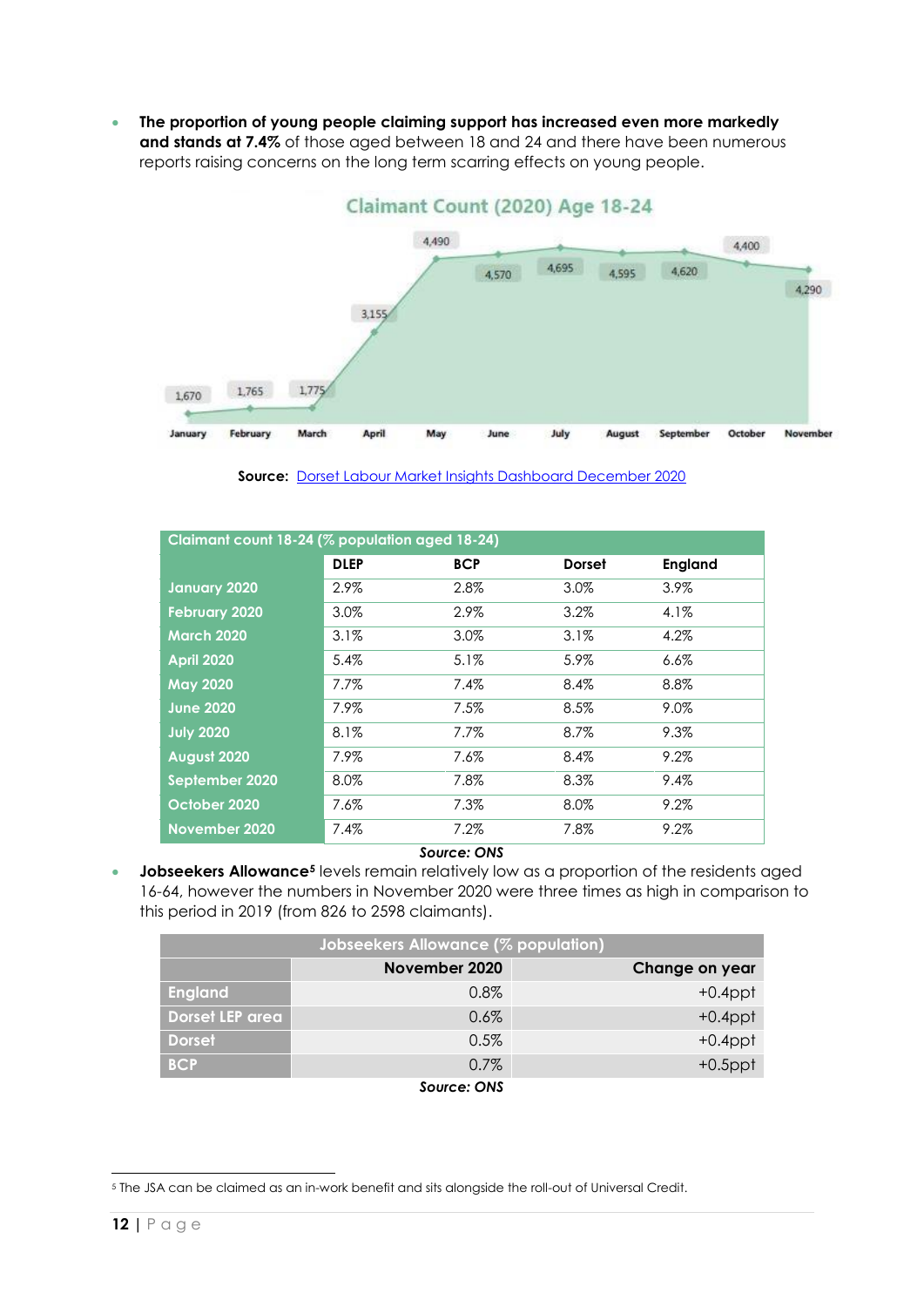### <span id="page-12-0"></span>Coronavirus Job Retention Scheme (furloughed)

*The number of furloughed workers peaked in July supporting 112,400 workers over a third of the eligible employments in Dorset. These rates have since significantly dropped over the following months to 7% in November without causing further increase in claimants over the same period. National figures show that the numbers greatly vary across sectors with accommodation and food services and arts, entertainment and recreation sectors had over a quarter of their workforce furloughed at the end of October.*

 Latest (provisional) data includes the claims submitted by the end of October. There were 22,900 furloughed employees in Dorset LEP - 89,500 less than the peak reported in August (claims submitted by the end of July) – marking a decrease from 34% of eligible employments to 7%.



*Source: Coronavirus Job Retention Scheme claimants – BCP and Dorset Council. HMRC*

#### **What happens to workers after their furlough ended?**

This significant drop in furloughed employments has not caused further notable increases in claimants over the same period, which is a positive development indicated in the HMRC [analysis](https://www.gov.uk/government/publications/coronavirus-job-retention-scheme-statistics-secondary-analysis/coronavirus-job-retention-scheme-statistics-secondary-analysis-of-ended-furloughs) showing the majority (90%) of furloughed workers remained with their original employer after their period of furlough ended.

**At a sector level** the latest breakdown of claimants available nationally (UK) is shown below.

 **As at 31 October,** the sector with the highest proportion of its workforce furloughed was accommodation and food services at 27%, followed by arts, entertainment and recreation sector at 24% (both from over 40% back in July). In all, 45% of employers in both the accommodation and food services sector and the arts, entertainment and recreation sector were using the furlough scheme at the end of October.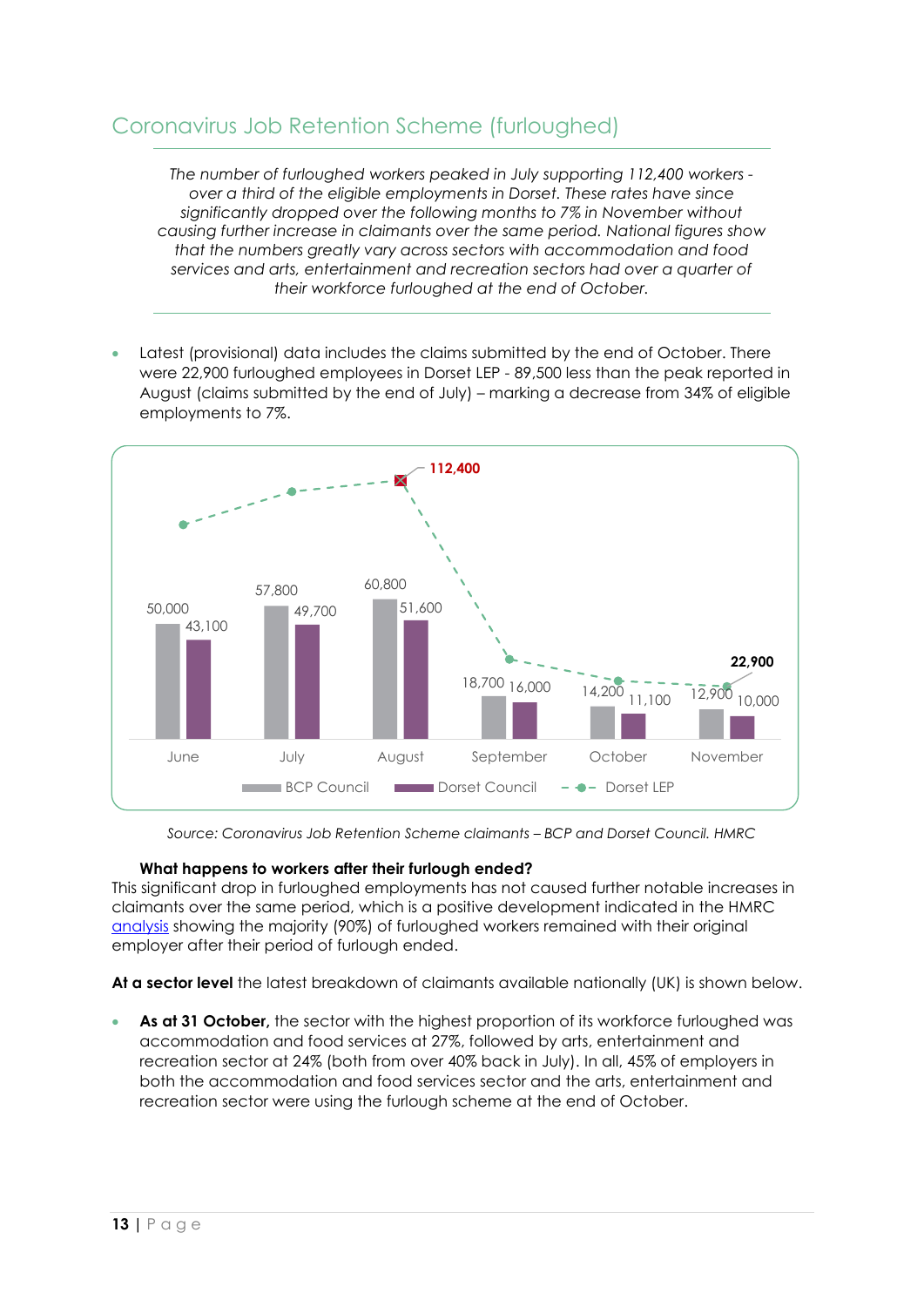| <b>Sector</b>                                             | <b>Eligible employments</b><br>take-up rate |
|-----------------------------------------------------------|---------------------------------------------|
| <b>Public administration and defence; social security</b> | 0%                                          |
| <b>Energy production and supply</b>                       | $1\%$                                       |
| <b>Households</b>                                         | $1\%$                                       |
| <b>Finance and insurance</b>                              | 2%                                          |
| <b>Education</b>                                          | 2%                                          |
| <b>Health and social work</b>                             | $2\%$                                       |
| <b>Mining and quarrying</b>                               | 3%                                          |
| Agriculture, forestry and fishing                         | $4\%$                                       |
| Water supply, sewerage and waste                          | 4%                                          |
| Information and communication                             | 6%                                          |
| Manufacturing                                             | 8%                                          |
| Wholesale and retail; repair of motor vehicles            | 8%                                          |
| <b>Administrative and support services</b>                | 8%                                          |
| <b>Transportation and storage</b>                         | 9%                                          |
| <b>Real estate</b>                                        | 9%                                          |
| Professional, scientific and technical                    | 9%                                          |
| <b>Construction</b>                                       | 10%                                         |
| Other service activities                                  | 18%                                         |
| Arts, entertainment and recreation                        | 24%                                         |
| <b>Accommodation and food services</b>                    | 27%                                         |

*Source: HMRC*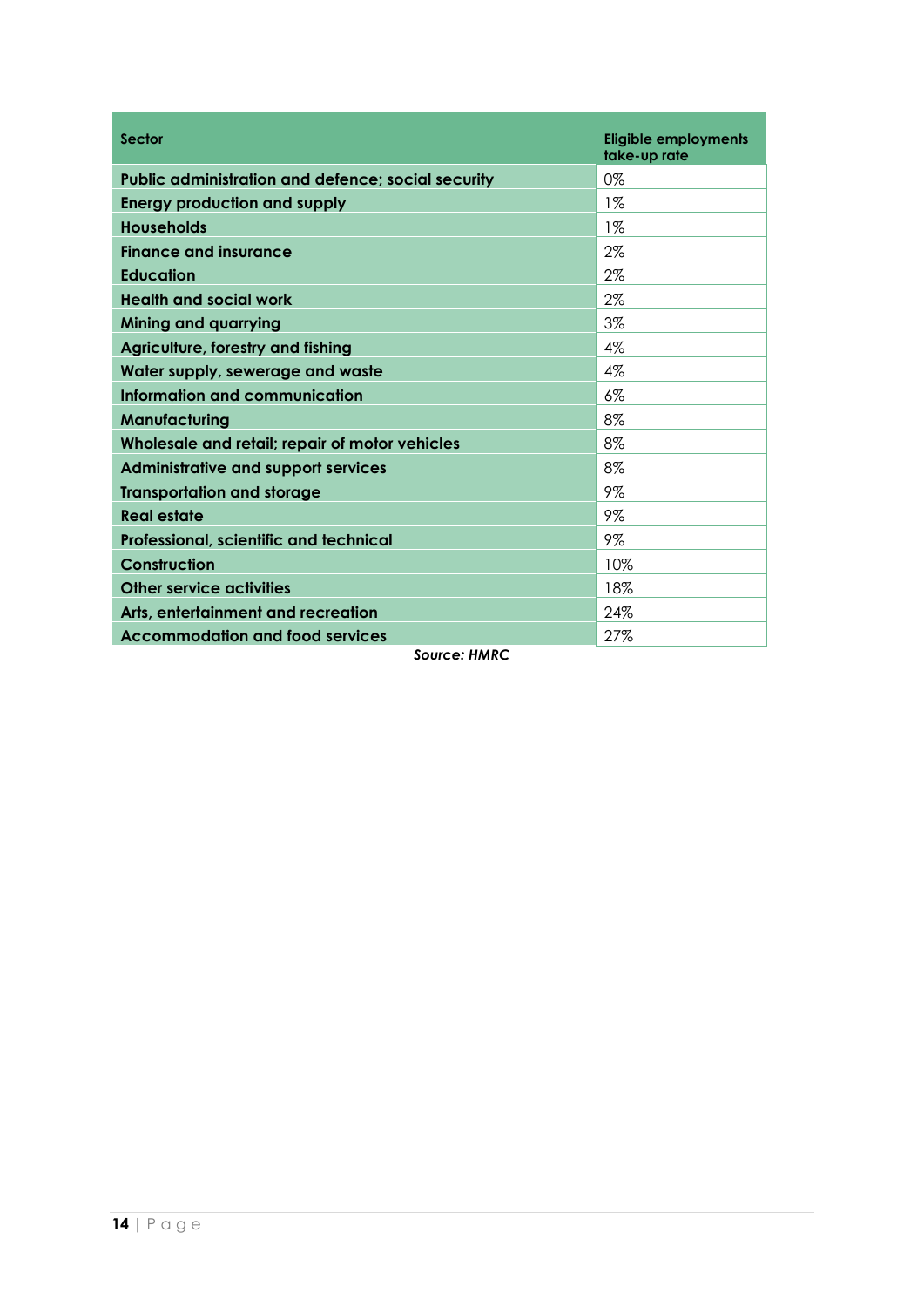<span id="page-14-0"></span>*Self-employed income support uptake has remained consistently high throughout the year showing sole traders and self-employed have been disproportionately hit by the restrictions across all industries.*

 As at 31st October, 28,300 self-employed in Dorset were in receipt of SEIS– an increase of 1,200 from the previous month. This represents approximately 66% of those eligible to apply –lower than the rate found across UK (69%) and in line with the South West. The average value of claims was £2,600. Change over time is shown below.



Self Employment Income Support Scheme – BCP and Dorset Council areas. Source: HMRC

The breakdown of claimants at a sector level is available nationally (UK). Figures as of the end of October are shown in the table below.

| <b>Sector</b>                                                 | Eligible self-employments<br>take-up rate |
|---------------------------------------------------------------|-------------------------------------------|
| Agriculture, forestry and fishing                             | 44%                                       |
| <b>Real estate activities</b>                                 | 54%                                       |
| Human health and social work activities                       | 59%                                       |
| Information and communication                                 | 59%                                       |
| Administrative and support service activities                 | 60%                                       |
| Professional, scientific and technical activities             | 60%                                       |
| Wholesale and retail trade; repair of motor vehicles          | 63%                                       |
| <b>Financial and insurance activities</b>                     | 64%                                       |
| <b>Accommodation and food service activities</b>              | 65%                                       |
| Manufacturing                                                 | 68%                                       |
| Public administration and defence; compulsory social security | 68%                                       |
| Arts, entertainment and recreation                            | 73%                                       |
| <b>Education</b>                                              | 74%                                       |
| <b>Construction</b>                                           | 76%                                       |
| <b>Other service activities</b>                               | 78%                                       |
| <b>Transportation and storage</b>                             | 81%                                       |
| Source: HMRC                                                  |                                           |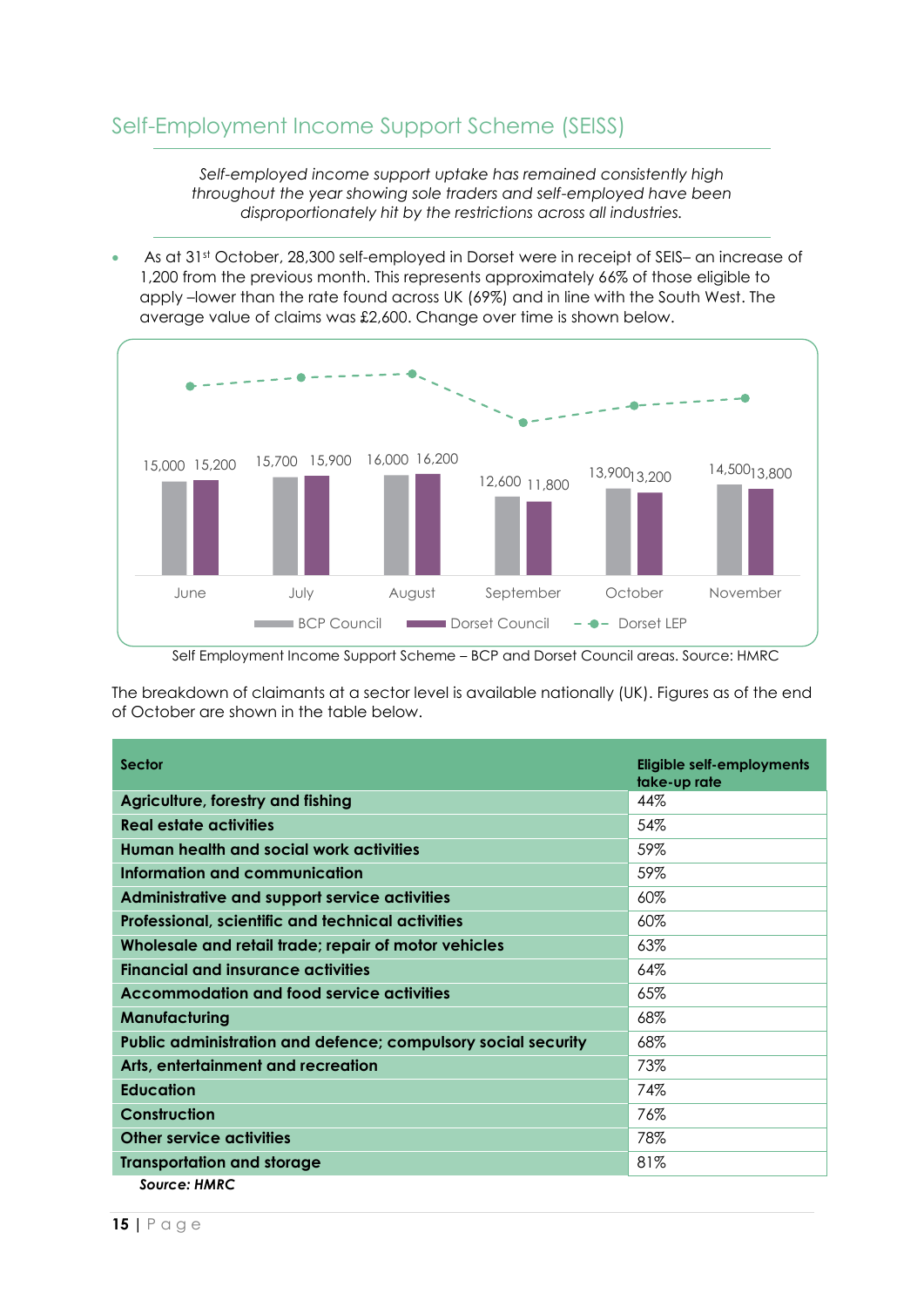<span id="page-15-0"></span>*While the first lockdown disrupted the labour market with immediate effect on vacancies and number of claimants, it did not influence employment/ unemployment rates to such extent.*

*Continuing historical trends, unemployment rates remained lower and employment rates higher in Dorset over the first half of 2020 with jobs and businesses largely protected by the coronavirus support schemes. While national figures suggest increase of unemployment is likely to peak at the second quarter of this year, inactivity is likely to stabilise and hours worked to continue improving.*

#### **Key trends in Dorset**

The release of employment statistics at local level is lagging, so the dashboard and the below table feature the latest July 19-June 20 figures for Dorset, where the changes from previous quarter (March 20) are indicated in brackets.

 **The significant shake-up of the first lockdown felt in vacancy decline and spike in claimants, was not reflected to such extend in unemployment figures** as seen in other countries such as US, where unemployment shoot to 15% in the aftermath of lockdown. The affected jobs were largely protected by the furlough scheme.

| Dorset LEP - July 19-June 20 (% 16-64 year olds) |                        |                                       |                            |  |  |  |
|--------------------------------------------------|------------------------|---------------------------------------|----------------------------|--|--|--|
|                                                  | <b>Employment rate</b> | Unemployment rate<br>(modelled-based) | <b>Economic inactivity</b> |  |  |  |
| UK                                               | $75.8\%$ (-)           | $4.0\%$ (-)                           | 21.0% (-0.1ppt)            |  |  |  |
| <b>Dorset</b>                                    | 76.9% (+0.7ppt)        | $2.9\%$ (+0.4ppt)                     | 20.7% (-1.1ppt)            |  |  |  |
| <b>BCP</b>                                       | 79.2% (-2.0ppt)        | $2.8\%$ $(+0.3$ ppt $)$               | 18.5% (+1.8ppt)            |  |  |  |

#### *Source: ONS*

- The historical trends of lower than national unemployment (see next chart) and higher employment rates in Dorset continued over the first 6 months of the year.
- While there was a movement up in unemployment for both council areas with 1100 more people unemployed across Dorset LEP in Q2, these were slight increases and it looks that the support schemes have prevented the soaring unemployment seen in other countries (e.g. in US unemployment rose to 15% in the aftermath of lockdown).
- Bournemouth, Christchurch and Poole Council area saw a greater negative effect with 5,700 less people in employment in Q2 than Q1 of the year, accounting for a 2 ppt drop in employment and matching increase in inactivity.



*Source: ONS*

<sup>&</sup>lt;sup>6</sup> The interpretation of the unemployment data needs some care - as describe[d here.](https://www.dorsetlep.co.uk/userfiles/files/Understanding%20LMI%20during%20COVID-19.pdf)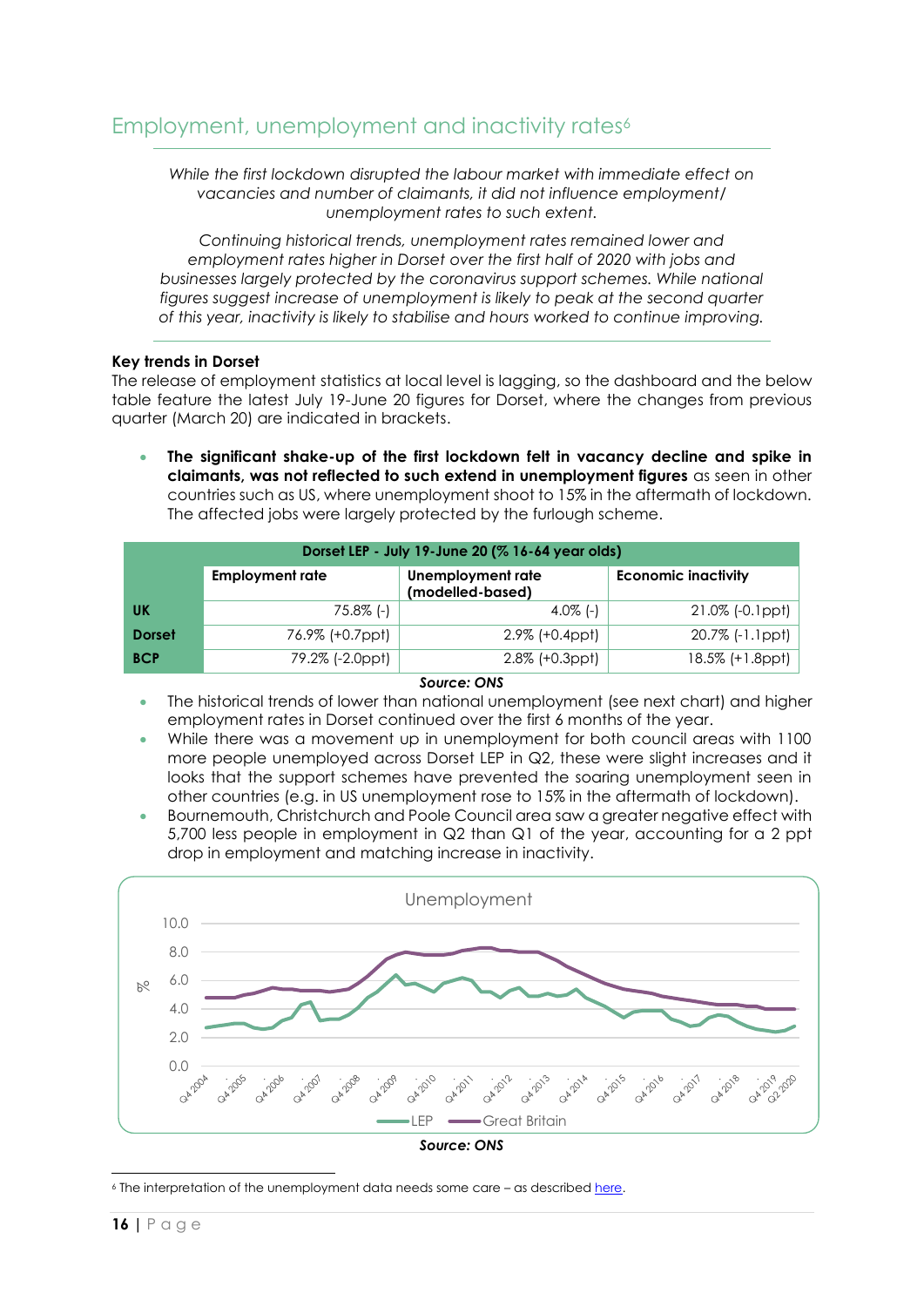#### **Key national trends**

National trends available from the [December 2020](https://www.ons.gov.uk/employmentandlabourmarket/peopleinwork/employmentandemployeetypes/bulletins/uklabourmarket/december2020) ONS labour market overview illustrate these trends continued in the later part of the year, providing an idea of what to expect locally.

| UK - Aug 2019-Oct 2020 (% 16-64 year olds) |            |        |              |                                  |  |
|--------------------------------------------|------------|--------|--------------|----------------------------------|--|
|                                            | Employment |        | Unemployment | Economic inactivity <sup>7</sup> |  |
| Rate $(\%)$                                |            | 75.2%  | 4.9%         | $20.8\%$                         |  |
| <b>Change on Quarter</b>                   |            | $-0.5$ | $+0.7$       | 0.0 l                            |  |
| <b>Change on Year</b>                      |            | $-0.9$ | $+1.2$       | -0.1 I                           |  |

 **Employment rate cotinues to fall but rates of change are slowing down** (flattening) In the UK, 280,000 fewer people were employed bewteen August and October 2020 than a year earlier. The UK employment rate in the three months to October 2020 was 75.2%, 0.9 pps lower than a year earlier and 0.5 pps lower than the previous quarter.

There have seen **significant falls in employment for men** – down by 150 thousand – while employment for women has risen. This may reflect increasing hours in response partner losing job/ income, as seen in previous crises; or women working in health and social care having to increase their hours in response to the impacts of the pandemic.

**Looking at employment by nationality** in September 2020 compared to an year earlier, there were actually .5% more British workers in employment, but significant proportion European workers (16.5%) have disappeared from employment.

Most notably, there were almost a quarter (300,000) fewer workers in employment from A8 and A<sub>28</sub> EU countries. As there is no corresponding increase in unemployment it is expected that they have relocated throughout the pandemic and is yet to transpire whether this is a temporary situation or a persistent trend linked to EU transition.

#### **The UK Brexit Transition Hub [gov.uk/transition](https://www.gov.uk/transition) is a key source of guidance on the new rules and [Dorset Gateway](https://www.dorsetlep.co.uk/transition-period) is the best place for local businesses and citizens to start.**



<sup>&</sup>lt;sup>7</sup> Economic inactivity measures people without a job but who are not classed as unemployed because they have not been actively seeking work and/or are unable to start work within the next two weeks.

 $\overline{a}$ 

<sup>8</sup> A8 - Czech Republic, Estonia, Hungary, Latvia, Lithuania, Poland, Slovak Republic and Slovenia; A2 – Bulgaria and Romania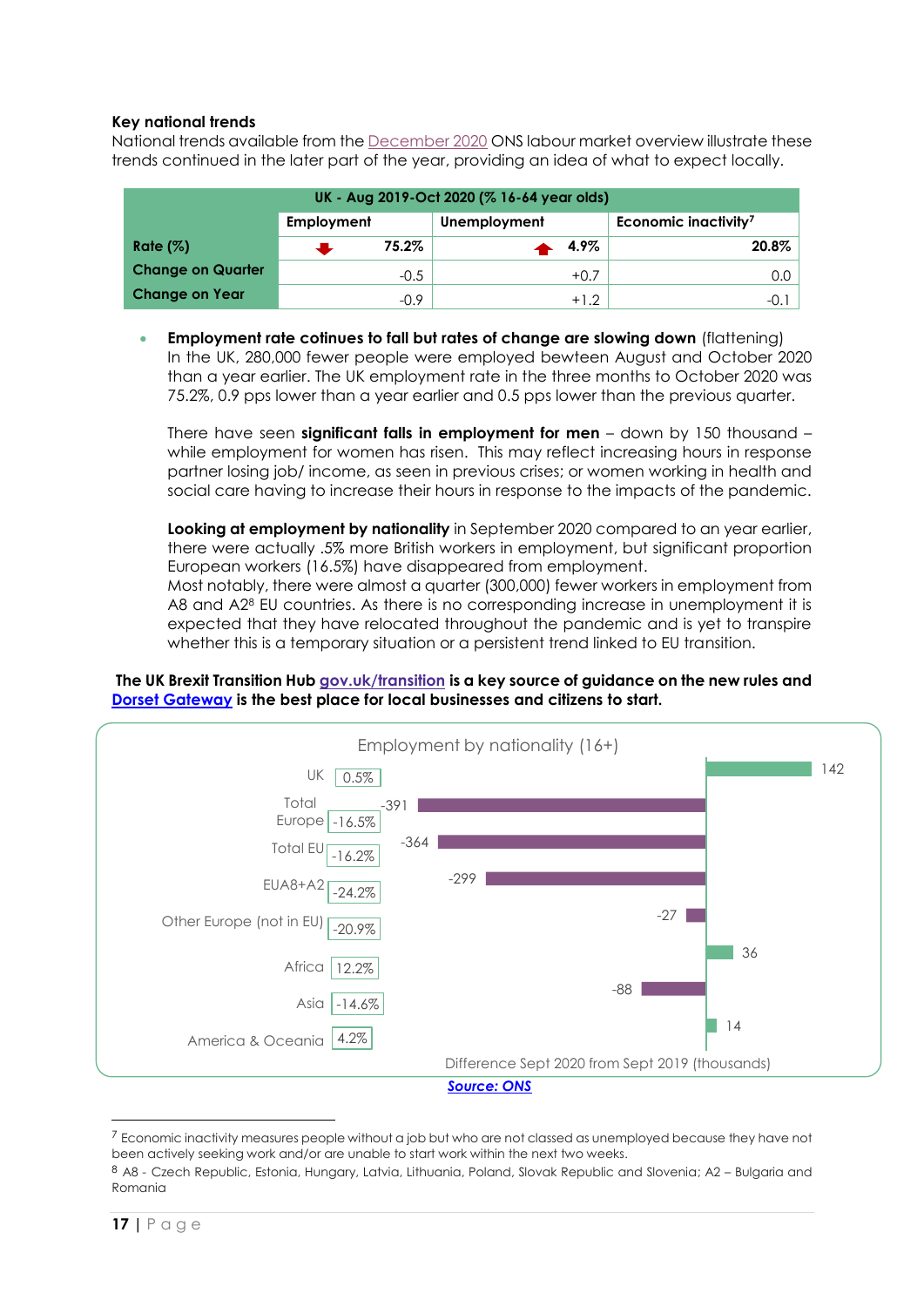Despite the restrictions in October (tiered system), **total hours worked continued to recover, increasing by 12% in the quarter.** 

#### **Unemployment on the rise with rates of change accelerating**

Estimates for August to October 2020 show 1.69 million people were unemployed – up 411,000 on the same period a year earlier and 241,000 on the quarter.

While these indicate definite rise, the estimated UK unemployment rate was 4.9% in October, which is 1.2 percentage points higher than a year earlier and 0.7 pps higher than the previous quarter, and equaled the levels seen back in 2016, but far from the levels seen back in 2010 and what was feared with earlier projections.

Unemployment was higher for men (5.3% - 1.3 pps higher than a year earlier) than for women ( 4.6% - 1.0 pps higher).

 **Redundancies increased by a record** 217,000 on the quarter to reach 370,000. While redundancies have been on the rise since June 2020 and remained high in October, they have dropped from the peak in September 2020, which may reflect the mitigating effects of the extension of the furlough scheme and a slowing down is expected.

#### **Inactivity rates stabilised indicating scarring could be limited**

Despite high redundancies and rising unemployment, the share of people who are economically inactive remains largely unchanged at 20.8% in October after a record flow of 215,000 people from economic inactivity to unemployment in September.

**As per [PWC's economic update,](https://www.pwc.co.uk/premium/covid-19/uk-economic-update-covid-19.pdf) this indicates the rise in inactivity rate seen in previous months likely to be a temporary phenomenon, with relaxation of measures and demand returning to pre-crisis levels encouraging workers to seek employment possibly limiting the scarring in the labour market.**